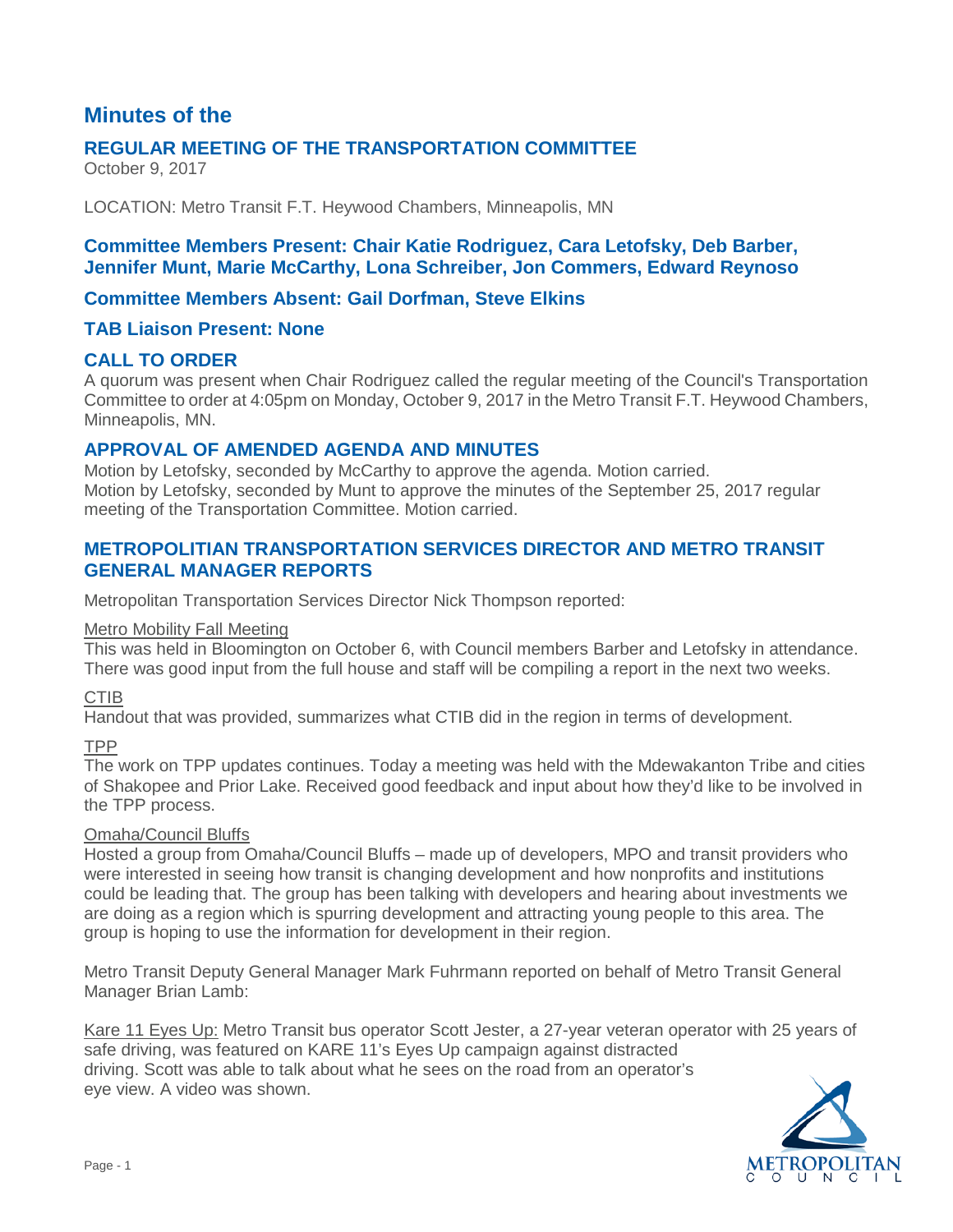New Light Rail Vehicles: The first of five new light rail vehicles being added to Metro Transit's fleet arrived last month. The vehicles will help expand passenger capacity when there's high demand and give rail vehicle maintenance more flexibility to schedule repairs. Body repairs can keep a train out of service for weeks or even months. Remaining vehicles will be delivered over the next two months. The new vehicles were made by Siemens and are essentially the same as the 59 vehicles the Sacramento, Calif.-based company delivered before the Green Line opened in 2014. A photo was shown of the new LRV.

Dorothy's Last Ride: At Metro Transit, we are concentrating harder on keeping an eye out for our own stories and the stories of our riders and telling those stories when we get the chance. As such, on our *Rider's* Almanac blog, we published this wonderful piece written by our Digital Communications Specialist, Kathy Graul. I bring if forward today in case you haven't seen it as it does a wonderful job of pointing out how important our transit system is to our community members' lives. Dorothy Carter depended on transit all her life. When she died, her son, William Carter III, took an urn of her remains on "One last ride." The sign he made to mark the occasion reads this way, in part: "For all 94 years of her life, she believed in the importance of public transit and the fine people of Twin City Lines and Metro Transit. These were the people and vehicles that provided her autonomy and self-reliance. They took her to shop, friends, volunteer, meetings, work, doctors, lunches and many other places including, as a young woman, on dates. "In these words written by William, each and every one of us who works to better our transit system can find a nugget of inspiration for why we do what we do.

# **BUSINESS**

#### **Consent Items:**

1. There were no consent items on the agenda.

#### **Non-Consent Items:**

1. **2017-220:** Approval of Metropolitan Area 5310 Grant Awards

Metropolitan Transportation Services Assistant Director Contracted Transit Services Gerri Sutton presented this item. There were no questions or comments from Council members.

Motion by Commers, seconded by Munt:

That the Metropolitan Council approve the following Metropolitan Area Enhanced Mobility for Seniors and Individuals with Disabilities (FTA 5310) grant awards for 2018:

|                                         |                                   | <b>Federal Award</b> |
|-----------------------------------------|-----------------------------------|----------------------|
| <b>Organization</b>                     | <b>Project</b>                    | <b>Amount</b>        |
| Dakota County                           | <b>Mobility Management</b>        | \$235,200            |
| Newtrax, Inc                            | <b>Mobility Management</b>        | \$152,000            |
| <b>Scott County</b>                     | <b>Mobility Management</b>        | \$320,000            |
| <b>Washington County</b>                | New - Mobility Management         | \$80,000             |
| <b>Achieve Services</b>                 | 1 Replacement Bus & Bus Equip     | \$113,600            |
| <b>North East Contemporary Services</b> | 3 Replacement Buses & Bus Equip   | \$194,400            |
| TSE, Inc.                               | 2 New Buses and Bus Equip         | \$129,600            |
| Lifeworks Services, Inc.                | 2 Replacement Buses & Bus Equip   | \$129,600            |
| East Side Neighborhood Services, Inc.   | 1 Replacement Bus & Bus Equip     | \$64,800             |
| Midwest Special Services, Inc.          | 2 Replacement Buses and Bus Equip | \$129,600            |
| Newtrax, Inc.                           | 6 Replacement Buses and Bus Equip | \$362,400            |
| ProAct, Inc.- Eagan                     | 3 Replacement Buses and Bus Equip | \$283,200            |
| Rise, Inc.                              | 6 Replacement Buses and Bus Equip | \$388,800            |
| <b>TOTAL</b>                            |                                   | \$2,583,200          |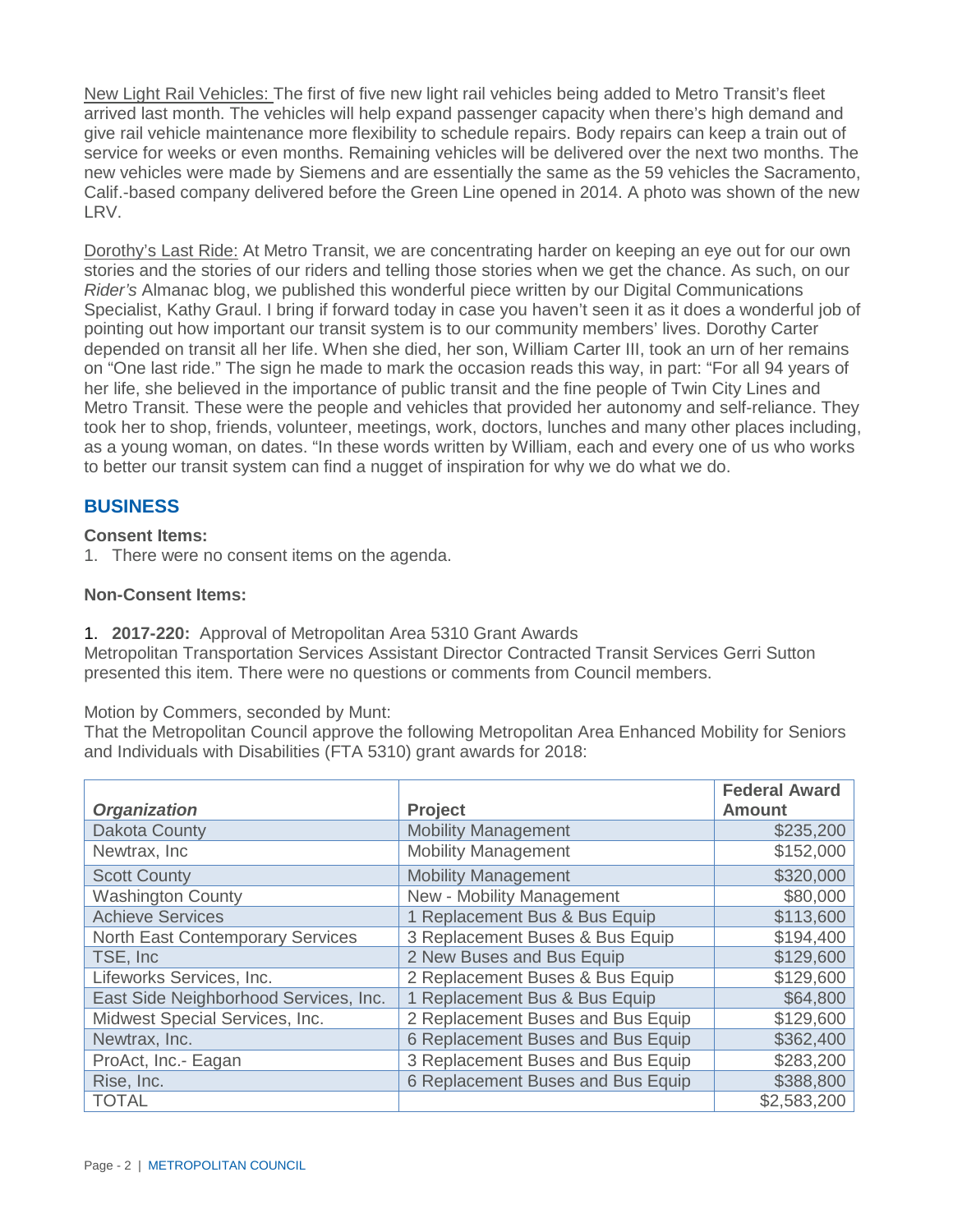Motion passed. Chair Rodriguez stated this item could proceed as Consent to Council.

2. **2017-2017-218** *Revised***:** Revised Subordinate Funding Agreement with the Minnesota Department of Transportation for the Travel Behavior Inventory Household Survey Metropolitan Transportation Services Senior Planner Katie White presented this item. There were no questions or comments from Council members.

Motion by Schreiber, seconded by Barber:

That the Metropolitan Council authorize the Regional Administrator to enter into negotiations and to execute a Subordinate Funding Agreement with the Minnesota Department of Transportation to fund the Travel Behavior Inventory (TBI) Household Surveys for an amount not to exceed \$3,900,000, and to adopt the attached resolution approving the agreement.

Motion passed.

3. **2017-216:** Knorr Sole Source for Service and Parts

Metro Transit Acting Director Rail Vehicle Maintenance Chris Royston presented this item. There were questions or comments from Council members.

#### Motion by Letofsky, seconded by Barber:

That the Metropolitan Council authorizes the Regional Administrator to approve the Knorr Brake Company (KBC) Sole Source purchase order in the amount not to exceed \$2,400,000 for the purchase of Knorr parts and turnkey service for brake caliper and EHU overhaul.

Motion passed.

### **INFORMATION**

#### 1. MnPASS III Study

Metropolitan Transportation Services Planning Analyst Tony Fischer introduced Brad Larson from MnDOT who presented this item. Munt asked how much it would cost in order to do all of Tier 2 and Tier 3 projects. Larson responded that Tier 3 projects cost about \$1.4b so estimates right now would be around \$1.6 to \$1.7b for Tier 3 and the remaining Tier 2 projects. In regard to the I-494/Hwy 62 Congestion Relief and Hwy 169 Mobility studies, Barber stated that it's been a very positive discussion about MnPASS and how it could be phased in in different areas. Metropolitan Transportation Services Director Nick Thompson added that this Fall MnDOT will be announcing the *Corridors of Commerce*  program – which makes roughly \$400m available dollars for projects. MnDOT would not submit for projects. We would consider as a Council submitting some of the top tier MnPASS projects or other regional projects that meet the criteria and we think would score well.

#### 2. Feedback on Regional Solicitation Application

Metropolitan Transportation Services Senior Planner Joe Barbeau presented this item. Munt asked if there was a spot in the ranges that we would want to land. Barbeau answered that no (last time fell right in the middle) but direction from TAC/TAB could come in different ways and the large ranges allow for flexibility. Chair Rodriguez added that TAB picks where we fall in the ranges (looking in each mode at the difference application categories and how dollars will be spent) and historically have fallen in midpoint. Chair Rodriguez also suggested that before TAB decides, this subject can be brought back to Transportation Committee for feedback on the decision. Metropolitan Transportation Services Director Nick Thompson added that the large range allows flexibility as you are beholden to who applies. In regard to the decision to continue forgoing project inflation, Commers asked if there has been any progress in ensuring the project budgets submitted with applications are accurate. Barbeau responded that it has been a problem to nail down a cost that will be  $4 - 5$  years out. But at the staff level, there are modal specific people looking at the applications in detail to help catch any potential errors.